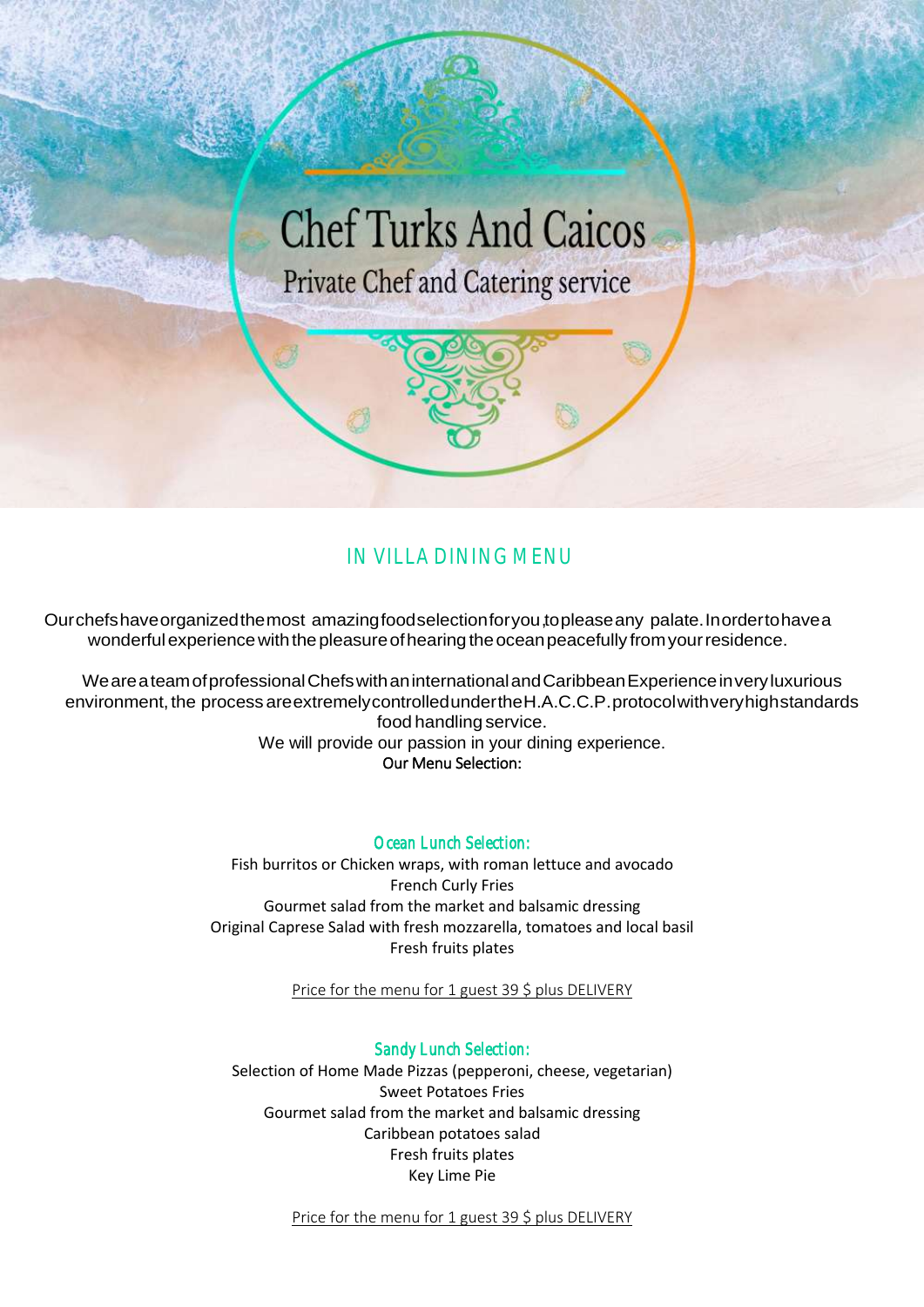## *Tutto Italy*

#### Bruschetta.

Toastedbread,FreshCherry,tomatoes,avocadoandmozzarellacheese,with a touch of local basil

#### Salad

Seasonal salad, with croutons, and Italian Dressing

#### Vegetarian Lasagna

Italian pasta, with seasonal vegetables, tomatoes and bechamel sauce, aromatic Mediterranean herbs.

or

Classic Lasagna

Italian Pasta, with authentic meat sauce, bechamel sauce, mozzarella and parmesan cheese

#### Moca Tiramisù

Creamy mascarpone cream, with espresso soak cookies and shaved chocolate

Price for the menù for 1 guest 45 \$ plus delivery

### *Provo Jerk flare:*

#### Fried Coconut Shrimps.

Original recipe of Island famous Crusted Coconut Shrimps

#### Green Salad

Green salad, with roman lettuce, seasonal greens and Caesar dressing

#### Provo Jerk Chicken,

Leg quarter chicken marinated for 12 hours in traditional islander jerk sauce, and roasted at the perfection

### Rice and Peas

#### sautéed vegetables

Original recipe of rice slowly cooked with pigeon peas and local herbs and sautéed vegetables

Key Lime Pie

Caribbean authentic Key Lime Pie, made with fresh lime juice.

Price for the menu for 1 guest 55 \$ plus DELIVERY

### *Blue Hills Meat Bbq*:

#### Island style Bbq

Black angus steak, island style pork chops , marinated leg quarter chicken in a jerk Sauce, buffalo chicken wings, roasted chorizo sausages. Seasonal vegetables, cornonthecob Homemade bread Freshsalad,withredfruitsand blueberries Bakedpotatoeswithsourcream Seasonal Fruits plate.

Price for the menù for 1 guest 59 \$ plus delivery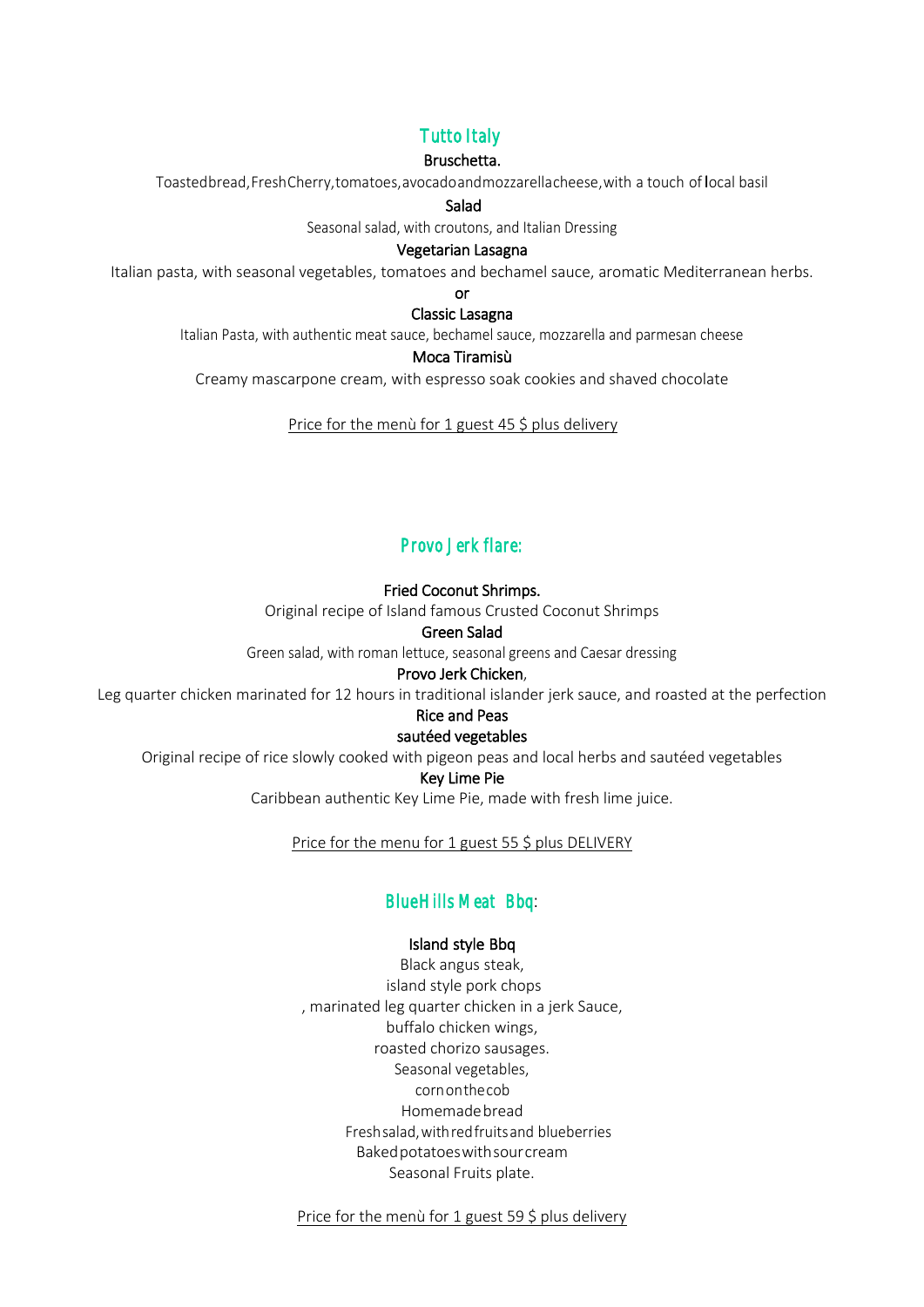### *Five Keys Fish Bbq*

Local lobster marinated in fresh herbs and gently grilled (on season and market availability) Grilledjumboshrimps'skewers,withlimeandcitrusaroma. Seasonal green salad, with carrots, ginger and lime dressing. Cracked fry conch Turks recipe. Fresh local catch grilled, (based on the fresh market) Grilled vegetables Coconut Rice Caribbean style Fresh fruit plate

Price for the menu for 1 guest 67,5 \$ plus delivery

### *Turks Welcome cocktail*

Finger food andcanapés:

International selection of cold cuts and cheese, served with crackers Conch salad,with freshconch,red peppers,citrusaromas,and Caribbeantouch Crispy chips and salsa with and homemade fresh guacamole. Butter and garlic toasted bread Provo Lobster and potatoes salad. 1 bottle Prosecco Valdobbiadene superior Selection

Price for the menu for 1 guest 49 \$ plus delivery.